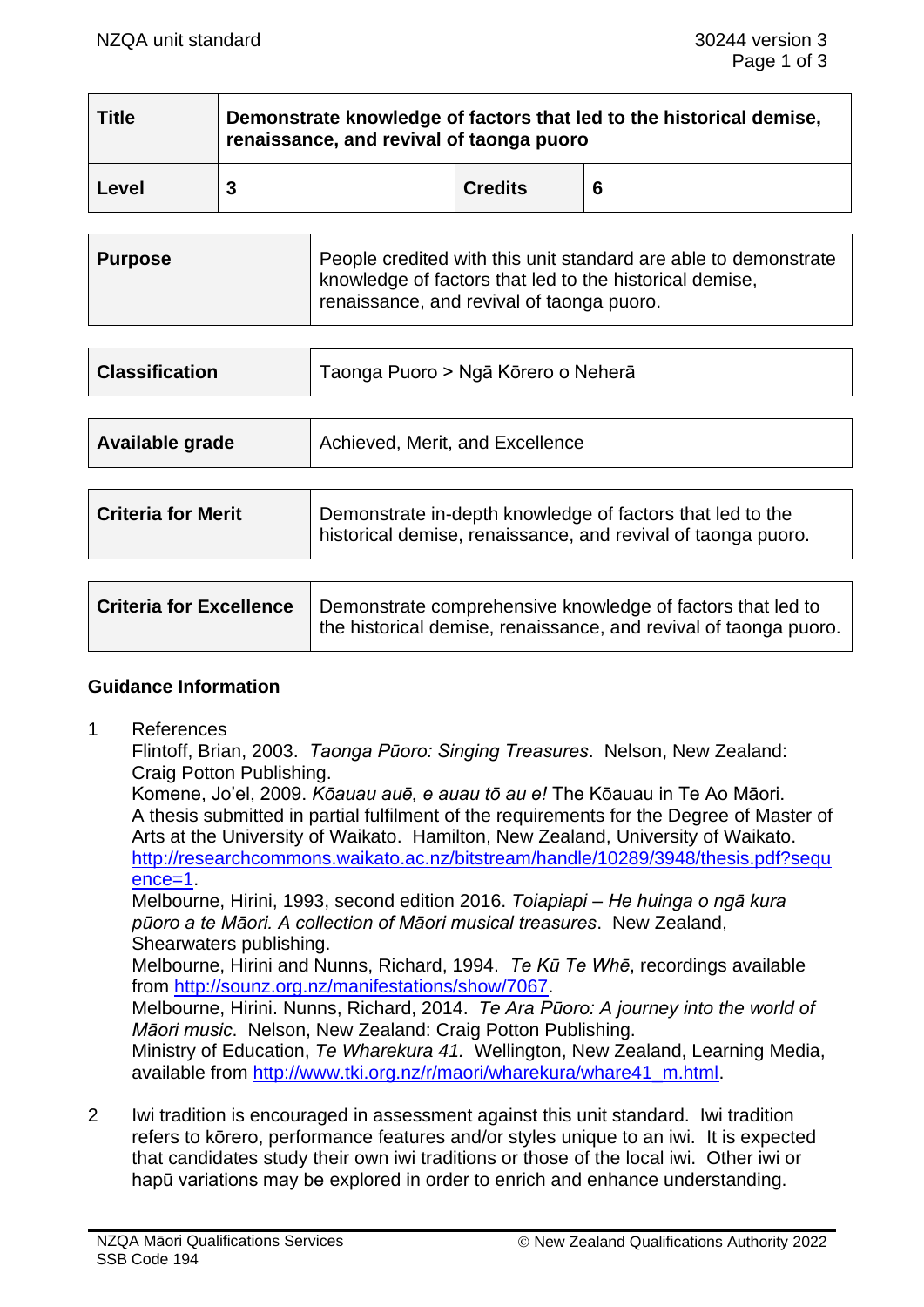- 3 This unit standard is intended to assess essential knowledge and skills required to ensure the survival of taonga puoro.
- 4 For an achieved grade, ākonga must demonstrate knowledge of factors that led to the historical demise, renaissance, and revival of taonga puoro.

For a merit grade, ākonga must demonstrate in-depth knowledge of historical influencing factors in the demise, renaissance, and revival of taonga puoro. This will be evidenced through:

- identifying and describing a significant environmental influence in the demise, renaissance, and revival of taonga puoro;
- identifying and describing a significant influence from any one of the sociological factors in the demise, renaissance, and revival of taonga puoro;
- an in-depth description of the students' own vision for the future development and retention of taonga puoro.

For an excellence grade, ākonga must demonstrate comprehensive knowledge of historical influencing factors in the demise, renaissance, and revival of taonga puoro. This will be evidenced through:

- identifying and linking the environmental influence with specific changes and transformations in the demise, renaissance, and revival of taonga puoro;
- identifying and linking the influences from one sociological factor with specific changes and transformations in the demise, renaissance, and revival of taonga puoro;
- a comprehensive description of the students' own vision for the future development and retention of taonga puoro.

# 5 Glossary

*Period of demise* pre-1970;

*Period of renaissance* 1971 to 1999;

*Period of revival* 2000 to current;

*Significant* (in terms of influencing factors) refers to influences that had critical consequences in shaping and demise or revival of taonga puoro; or without which critical consequences would not have occurred;

*Environmental factors* may include political, social, economic, technological; *Sociological factors* may include media, people, events, religion, organisations.

6 All sources of information must be referenced.

# **Outcomes and performance criteria**

# **Outcome 1**

Demonstrate knowledge of factors that led to the historical demise, renaissance, and revival of taonga puoro.

Range demonstration includes the following periods: period of demise pre-1970, period of renaissance 1971 to 1999, period of revival 2000 to current.